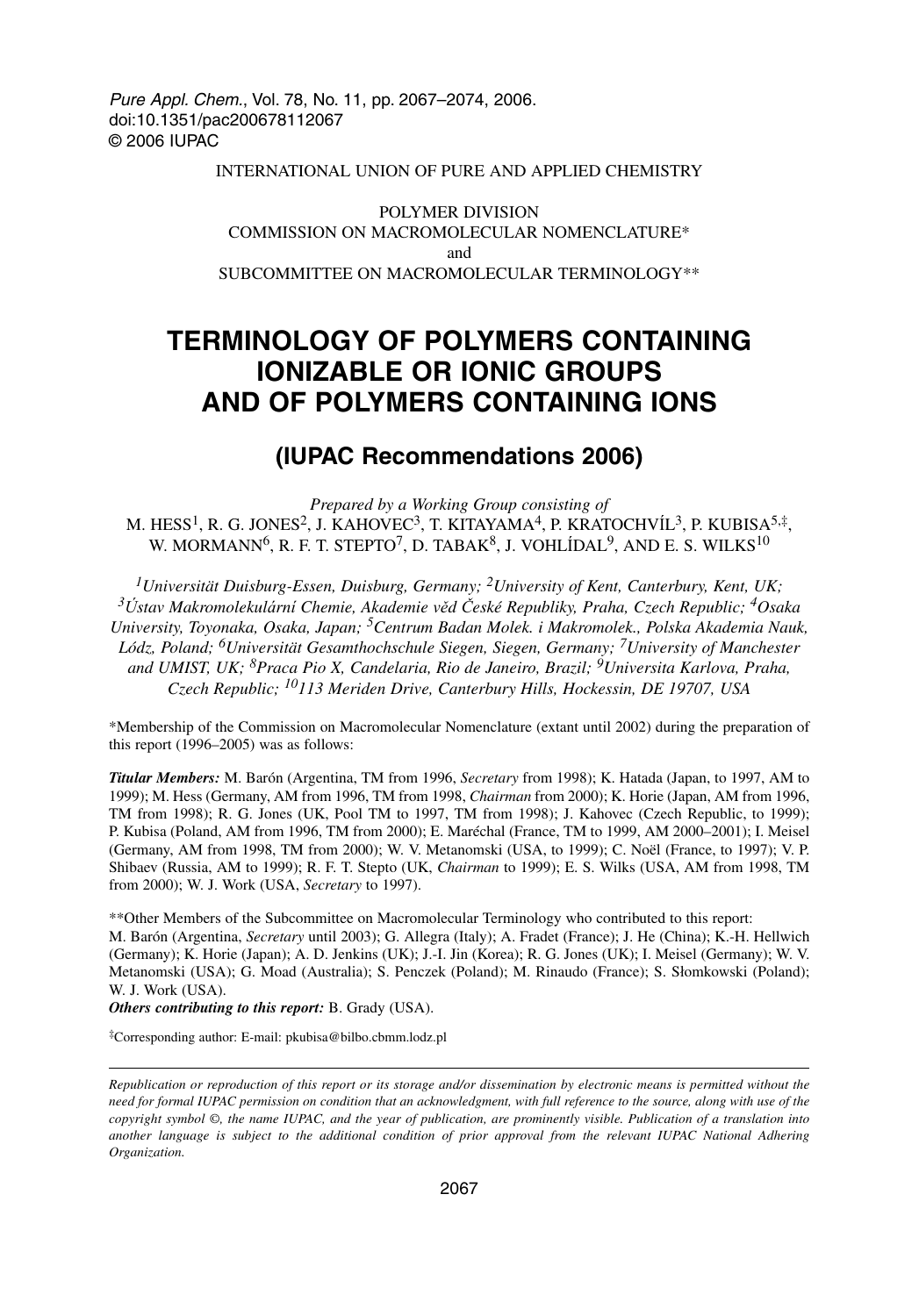# **Terminology of polymers containing ionizable or ionic groups and of polymers containing ions**

# **(IUPAC Recommendations 2006)**

*Abstract*: This document defines the terms most commonly encountered in the field of polymers containing ionizable or ionic groups and polymers containing ions. The scope of the document has been limited to organic polymers. Inorganic materials, such as certain phosphates, silicates, etc., which also may be considered ionic polymers, are excluded from the present document.

The terms selected are those that are widely used in the field of polymers containing ionizable or ionic groups and polymers containing ions. Only those terms that could be defined without ambiguity are considered.

The terms are listed in alphabetical order, and cross-references to definitions given in other documents are provided.

*Keywords*: ionic polymers; polyelectrolytes; ionomers; polyacid; polybase.

#### **CONTENTS**

**INTRODUCTION** LIST OF TERMS REFERENCES

#### **INTRODUCTION**

This document defines the most commonly used terms relating to polymers containing ionizable or ionic groups and to polymers containing ions. Inorganic materials, such as certain phosphates, silicates, etc., that also may be considered ionic polymers are excluded from the present document. Only those terms that could be defined without ambiguity are considered.

Cross-references to terms defined elsewhere within the document are printed in italic type.

#### **LIST OF TERMS**

#### **1. ampholytic polymer**

*Polyelectrolyte* composed of macromolecules containing both cationic and anionic groups, or corresponding ionizable groups.

*Note*:

An *ampholytic* polymer in which ionic groups of opposite sign are incorporated into the same pendant groups is called, depending on the structure of the pendant groups, a *zwitterionic polymer*, *polymeric inner salt*, or *polybetaine.*

Synonym: *polyampholyte*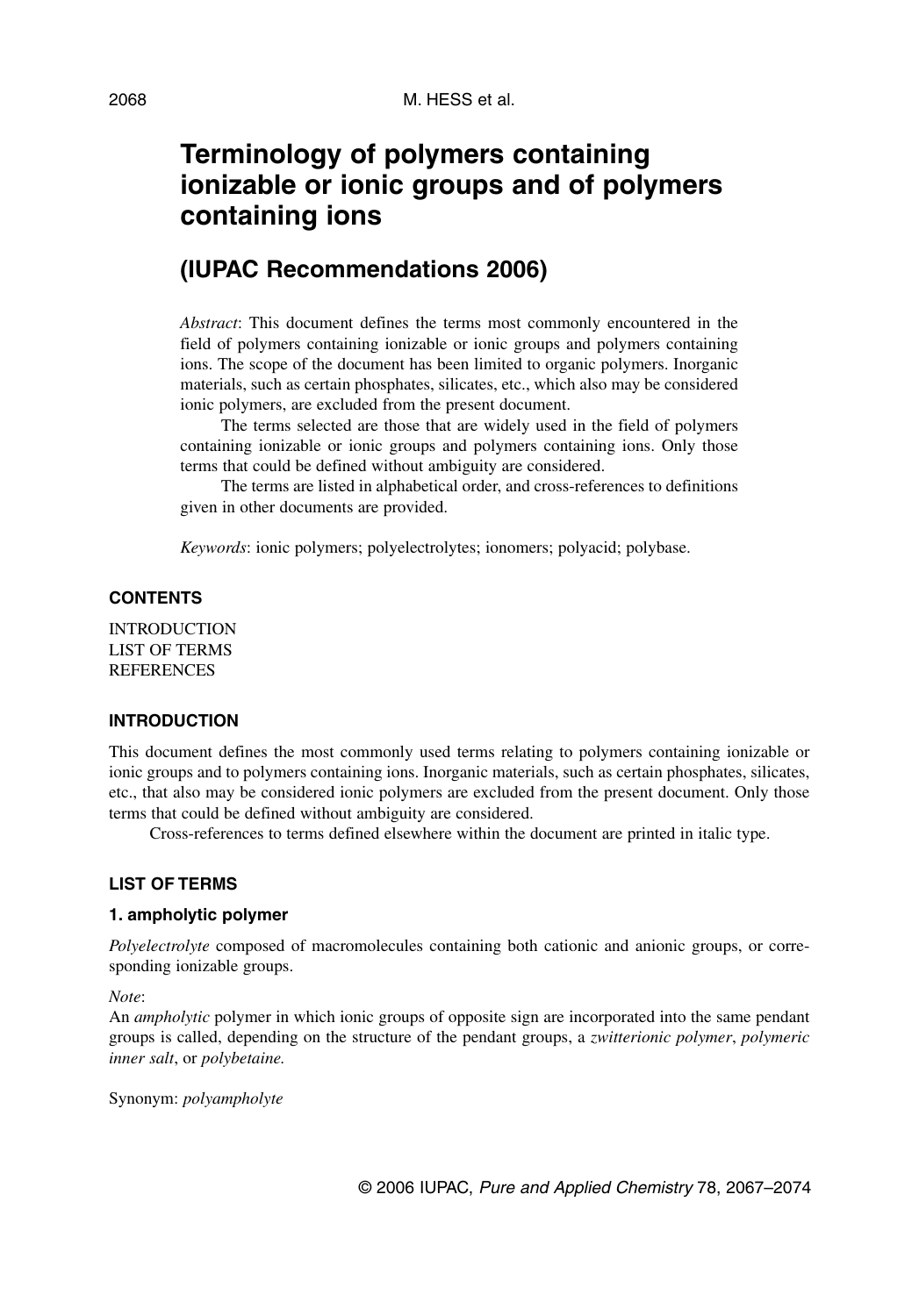#### **2. anion-exchange polymer**

See also *ion-exchange polymer*.

#### **3. anionic polymer**

Polymer composed of negatively charged macromolecules and an equivalent amount of countercations.

*Notes*:

- 1. If a substantial fraction of constitutional units carries negative charges, then an *anionic polymer* is a *polyelectrolyte*.
- 2. The term *anionic polymer* should not be used to denote a polymer prepared by anionic polymerization.

#### **4. cation-exchange polymer**

See also *ion-exchange polymer*.

#### **5. cationic polymer**

Polymer composed of positively charged macromolecules and an equivalent amount of counteranions.

*Notes*:

- 1. If a substantial fraction of constitutional units carries positive charges, then a *cationic polymer* is a *polyelectrolyte*.
- 2. The positive charges may be fixed on groups located in main chains as in an *ionene* or in pendant groups.
- 3. The term *cationic polymer* should not be used to denote a polymer prepared by cationic polymerization.

#### **6. conducting polymer composite**

Electrically conducting composite comprising a non-conducting polymer matrix and an electrically conducting material.

*Note*:

Examples of the electrically conducting materials are carbon black and metal particles.

See also *solid polymer electrolyte.*

#### **7. critical ion-concentration in an ionomer**

Concentration of ionic groups in an ionomer matrix above which ionic aggregation occurs.

#### **8. dopant**

Charge-transfer agent used to generate, by oxidation or reduction, positive or negative charges in an intrinsically conducting polymer.

*Note*:

Examples of dopants include AsF<sub>5</sub> or  $I_2$  as oxidizing agents, generating cation radicals on the chains of an *intrinsically conducting polymer* (so-called holes), or a solution of sodium naphthalenuidyl in

© 2006 IUPAC, Pure and Applied Chemistry 78, 2067–2074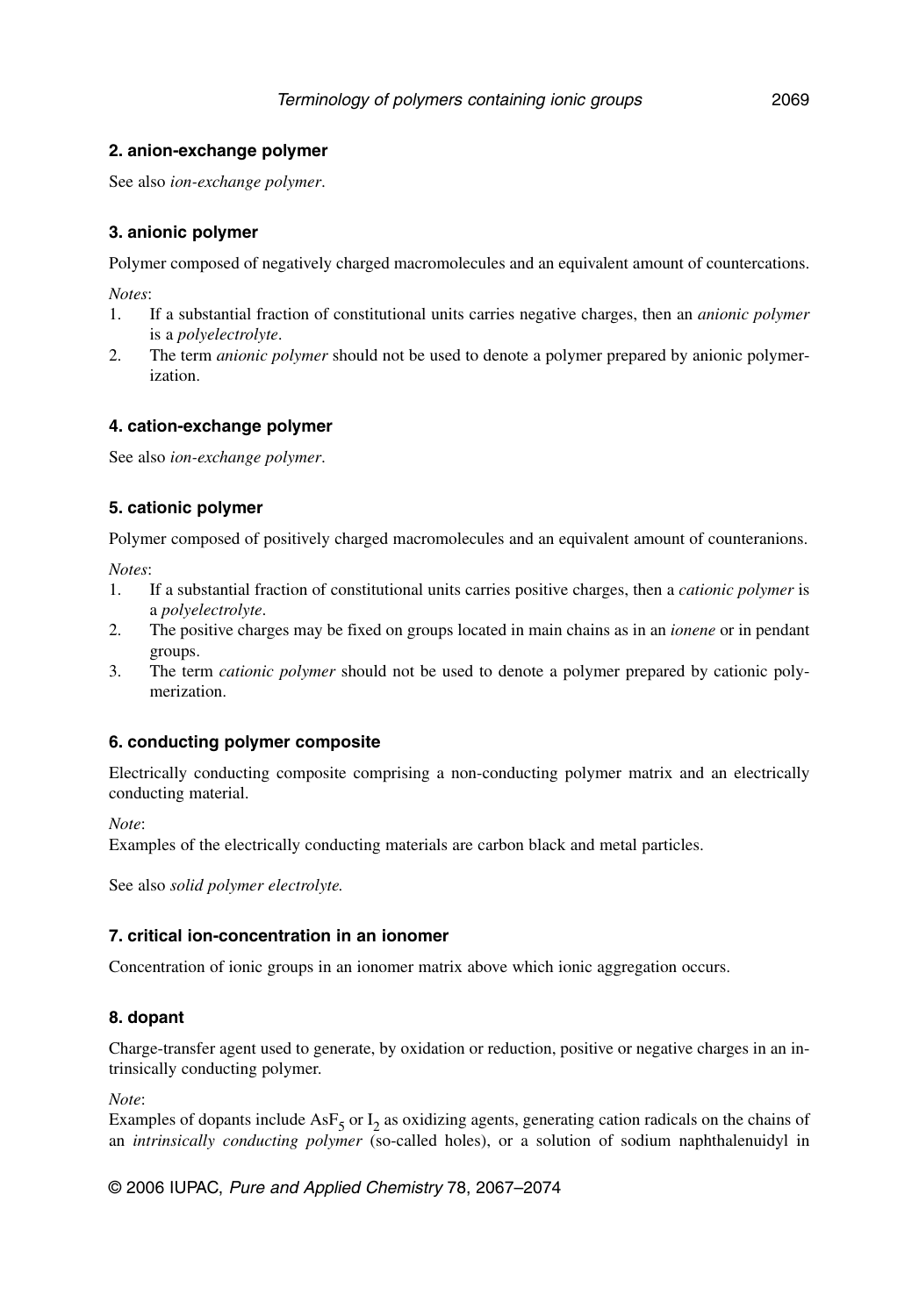tetrahydrofuran as a reducing agent, generating anion radicals on the chains of an *intrinsically conducting polymer*.

#### **9. doping**

Oxidation or reduction process brought about by a *dopant*.

#### **10. electrically conducting polymer**

Polymeric material that exhibits bulk electric conductivity.

*Note*: Definition same as definition 3.2, ref. [1].

#### **11. halatopolymer**

See *halato-telechelic polymer.*

#### **12. halato-telechelic polymer**

Polymer composed of linear macromolecules having ionic or ionizable end-groups.

*Notes*:

- 1. The term *halato-telechelic polymer* is used to denote a polymer composed of macromolecules having stable (long-lived) ionic or ionizable groups, such as carboxylate or quaternary ammonium groups, as chain ends. It should not be used to describe a polymer composed of macromolecules having chain ends that are transient intermediates in ionic polymerizations initiated by difunctional initiators.
- 2. The term *halatopolymer* is used for a linear polymer formed by the coupling of halato-telechelic polymer molecules, for example, for the linear polymer formed by the coupling of carboxylate end-groups with divalent metal cations [2].

#### **13. intrinsically conducting polymer**

*Electrically conducting polymer* composed of macromolecules having fully conjugated sequences of double bonds along the chains.

*Notes*:

- 1. The bulk electrical conductivity of an *intrinsically conducting polymer* is comparable to that of some metals and results from its macromolecules acquiring positive or negative charges through oxidation or reduction by an electron acceptor or donor (charge-transfer agent), termed a *dopant*.
- 2. Examples of *intrinsically conducting polymers* are polyacetylene, polythiophene, polypyrrole, or polyaniline.
- 3. Unlike *polymeric electrolytes*, in which charge is transported by dissolved ions, charge in *intrinsically conducting polymers* is transported along and between polymer molecules via generated charge carriers (e.g*.*, holes, electrons).
- 4. An *intrinsically conducting polymer* should be distinguished from a *conducting polymer composite* and from a *solid polymer electrolyte.*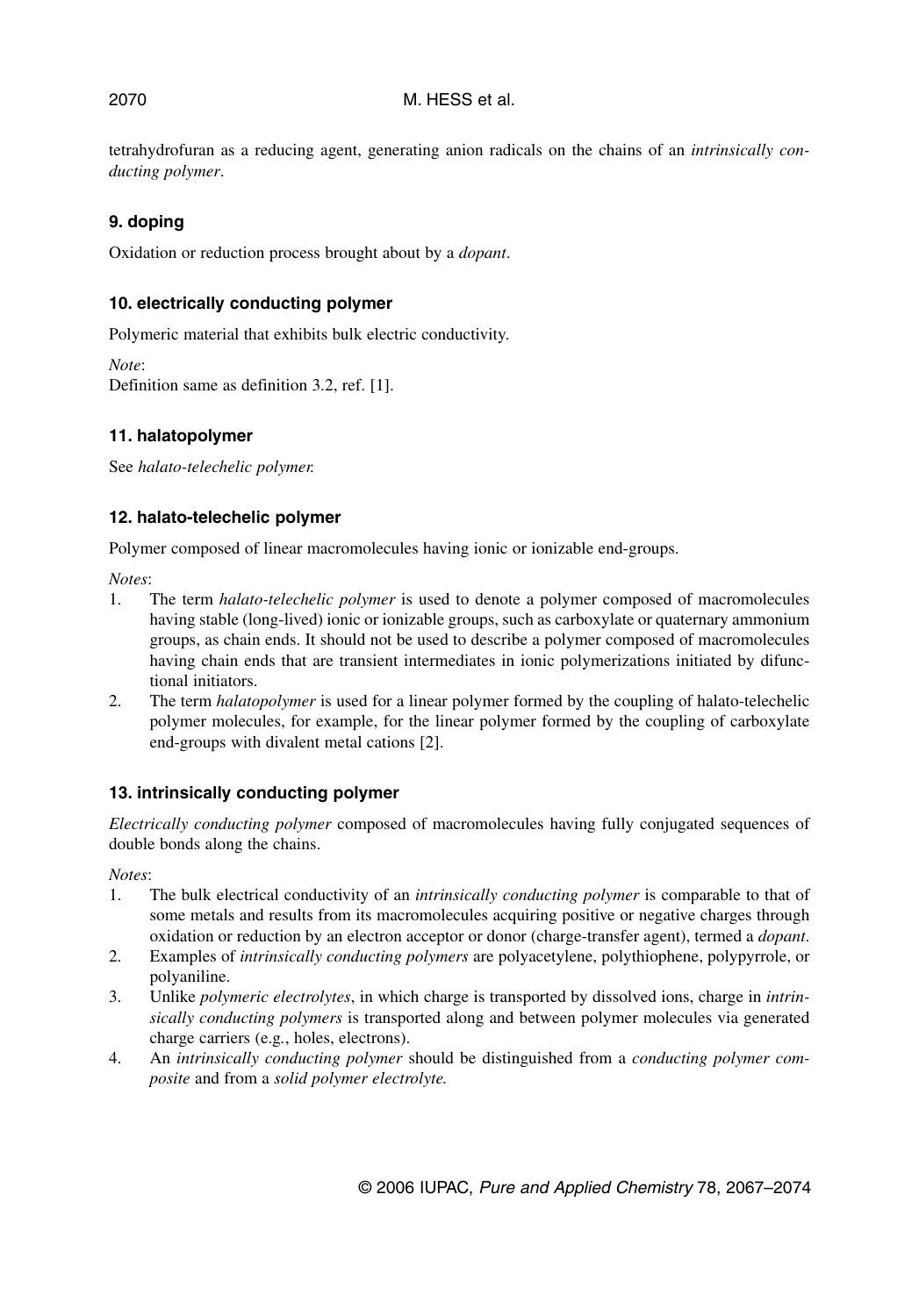#### **14. ion-containing polymer**

See *ionic polymer*.

#### **15. ionene**

Polymer composed of macromolecules in which ionized or ionic groups are parts of main chains.

*Note*:

Most commonly, the ionic groups in ionenes are quaternary ammonium groups.

#### **16. ion-exchange membrane**

See *ion-exchange polymer*.

#### **17. ion-exchange polymer**

Polymer that is able to exchange ions (cations or anions) with the ionic components in solution.

*Notes*:

- 1. Definition same as definition 2.2, ref. [1]
- 2. See ref. [4] for ion exchange.
- 3. Depending on which ion can be exchanged, the polymer is referred to as an *anion exchange polymer* or *cation exchange polymer*.
- 4. An ion-exchange polymer in ionized form may also be referred to as a *polyanion* or *polycation*.
- 5. Synthetic ion-exchange organic polymers are often network *polyelectrolytes*.
- 6. A membrane having ion-exchange groups is called an ion-exchange membrane.
- 7. Use of the term *ion-exchange resin* for *ion-exchange polymer* is strongly discouraged.

#### **18. ionic aggregates in an ionomer**

Domains enriched with ionic groups within an ionomer matrix.

#### **19. ionic polymer**

Polymer composed of macromolecules containing ionic or ionizable groups, or both, irrespective of their nature, content, and location.

Synonym: *ion-containing polymer*

#### **20. ionomer**

Polymer composed of macromolecules in which a small but significant proportion of the constitutional units has ionic or ionizable groups, or both.

*Notes*:

- 1. Definition same as definition 1.66, ref. [3].
- 2. Ionic groups are usually present in sufficient amounts (typically less than 10 % of constitutional units) to cause micro-phase separation of ionic domains from the continuous polymer phase. The ionic domains act as physical crosslinks.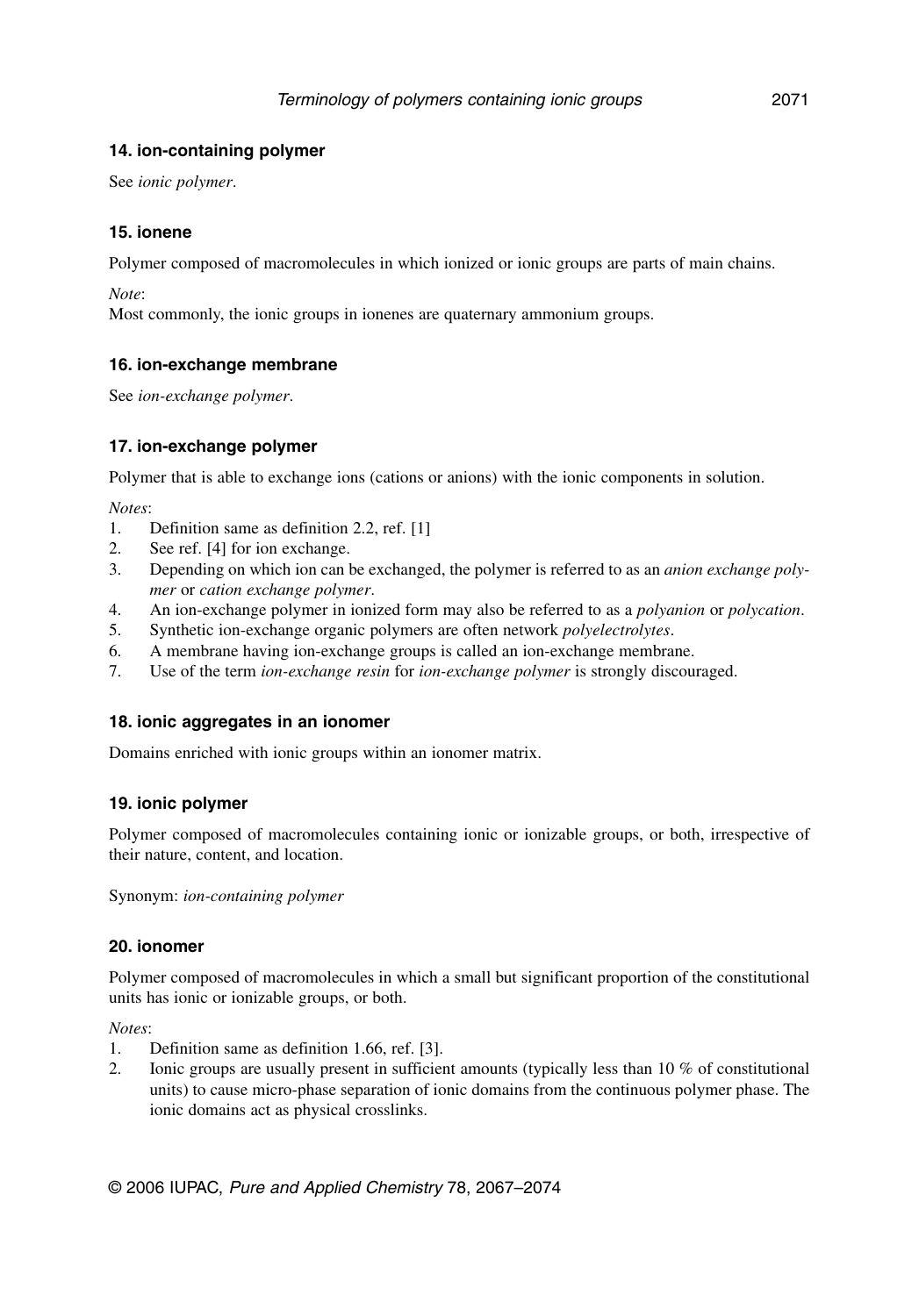# **21. ionomer cluster**

Ionic aggregate, in a polymer matrix of low polarity, formed through interactions of ionomer multiplets.

*Notes*:

- 1*.* The mobility of the polymer segments surrounding the multiplets is reduced relative to that of bulk material. With increasing ion content, the number density of the ionomer multiplets increases, leading to overlapping of the restricted mobility regions around the multiplets and the formation of clusters.
- 2. Typically, an ionomer exhibits two glass transition temperatures  $(T_g)$ , one for the nonpolar matrix and the other for clusters.

# **22. ionomer multiplet**

Ionic aggregate, in a polymer matrix of low polarity, formed through the association of ion pairs in an ionomer.

# **23. polyacid**

In polymer terminology, polyelectrolyte composed of macromolecules containing acid groups on a substantial fraction of the constitutional units.

*Note*:

```
Most commonly, the acid groups are –COOH, –SO<sub>3</sub>H, or –PO<sub>3</sub>H<sub>2</sub>.
```
# **24. polyampholyte**

See *ampholytic polymer.*

# **25. polybase**

In polymer terminology, polyelectrolyte composed of macromolecules containing basic groups on a substantial fraction of the constitutional units.

*Note*:

Most commonly, the basic groups are amino groups.

# **26. polybetaine**

*Ampholytic polymer* in which pendant groups have a betaine-type structure.

*Notes*:

- 1. For the definition of a betaine-type structure, see ref. [4].
- 2. A *polybetaine* is a type of *zwitterionic polymer*.

# **27. polyelectrolyte**

Polymer composed of macromolecules in which a substantial portion of the constitutional units contains ionic or ionizable groups, or both.

© 2006 IUPAC, Pure and Applied Chemistry 78, 2067–2074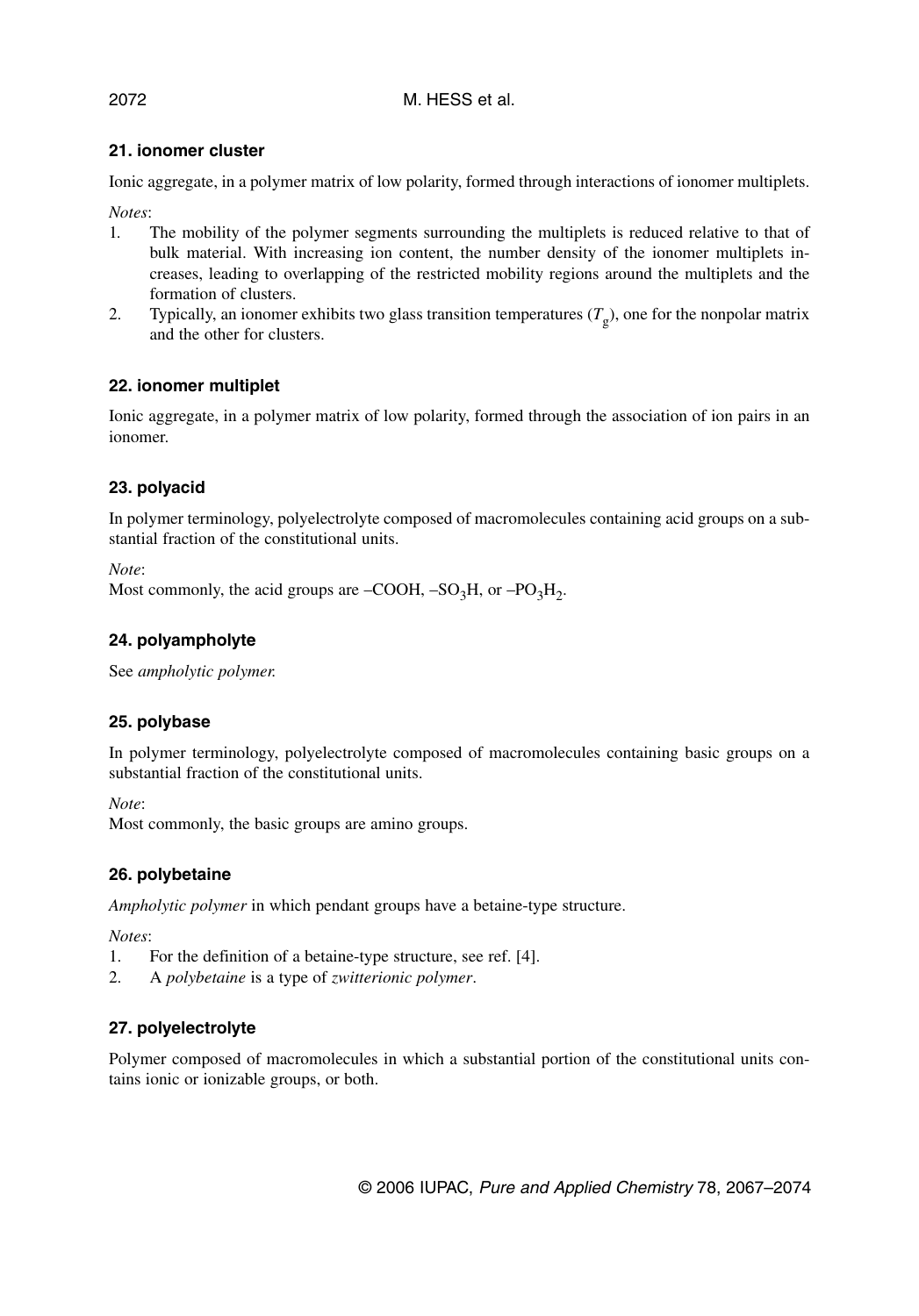*Notes*:

- 1. Definition 24 is consistent with definition 1.65, ref. [3] and supersedes the definition given in [4].
- 2. The terms polyelectrolyte, polymer electrolyte, and *polymeric electrolyte* should not be confused with the term *solid polymer electrolyte*.
- 3. Polyelectrolytes can be either synthetic or natural. Nucleic acids, proteins, teichoic acids, some polypeptides, and some polysaccharides are examples of natural polyelectrolytes.

Synonyms: *polymer electrolyte*, *polymeric electrolyte*

#### **28. polyelectrolyte complex**

Neutral polymer-polymer complex composed of macromolecules carrying charges of opposite sign causing the macromolecules to be bound together by electrostatic interactions.

*Note*:

A *polyelectrolyte complex* is also called a polysalt. Use of this term is not recommended.

#### **29. polyelectrolyte network**

Polymer network containing ionic or ionizable groups in a substantial fraction of its constitutional units.

*Notes*:

- 1. A polyelectrolyte network is sometimes called a cross-linked polyelectrolyte. Use of the latter term is not recommended unless the polyelectrolyte network is formed by the cross-linking of existing polyelectrolyte macromolecules rather than by nonlinear polymerization. (See the definition of a crosslink, definition 1.59, ref. [3].)
- 2. In contrast to a *polyelectrolyte*, a polyelectrolyte network is always insoluble, although swelling or contraction can occur when it is immersed in a solvent.
- 3. A polyelectrolyte network in contact with a solution of a salt is able to exchange counterions (cations or anions) with ionic species in the solution and act as an ion exchanger. Therefore, a polelectrolyte network is frequently described as an ion-exchange polymer.

#### **30. polymer electrolyte**

See *polyelectrolyte.*

#### **31. polymeric electrolyte**

See *polyelectrolyte.*

#### **32. polymeric inner salt**

See *zwitterionic polymer.*

#### **33. solid polymer electrolyte**

Electrically conducting solution of a salt in a polymer.

© 2006 IUPAC, Pure and Applied Chemistry 78, 2067–2074